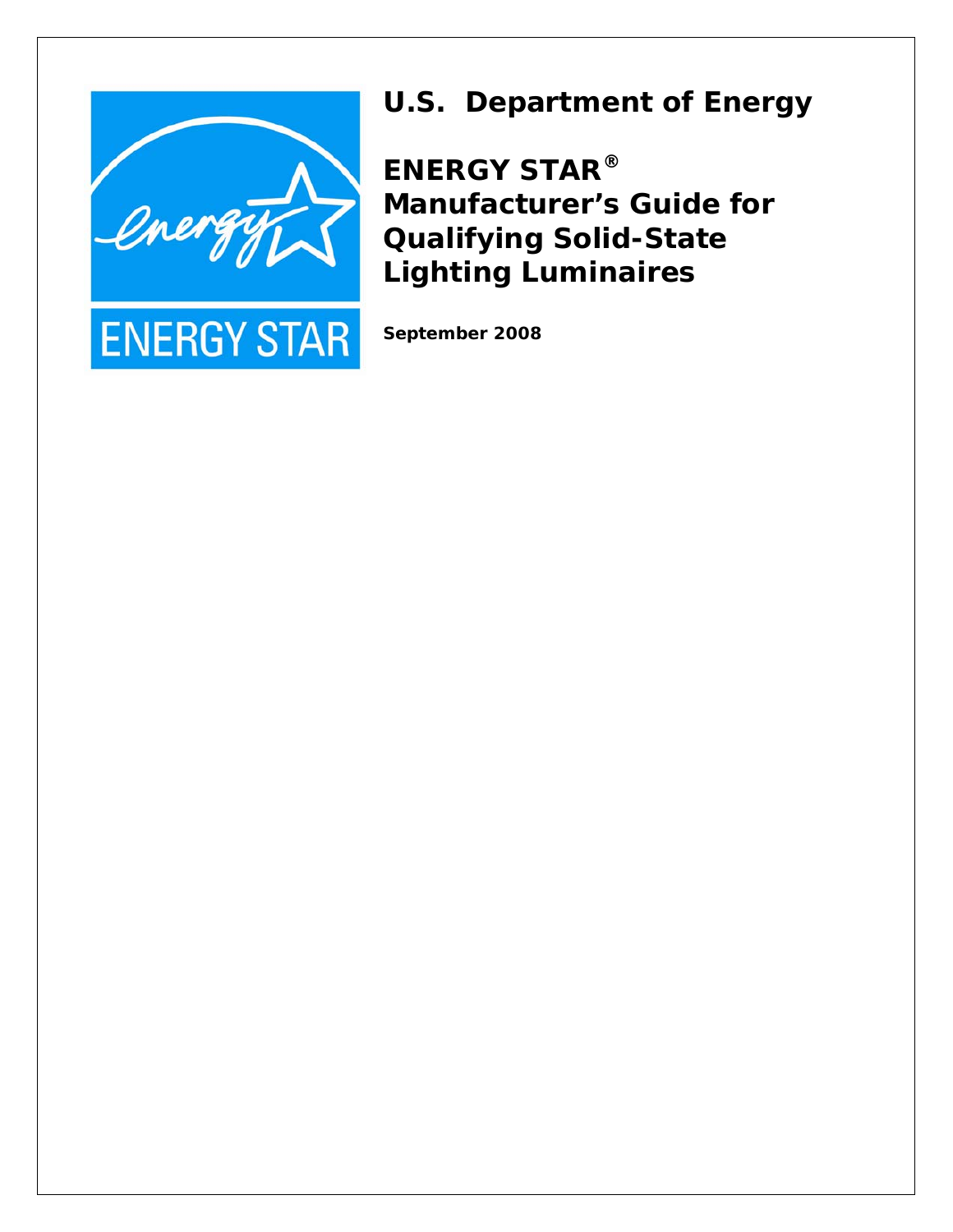

# **ENERGY STAR Manufacturer's Guide for Qualifying** Solid State Lighting Luminaires

September, 2008

# **Table of Contents**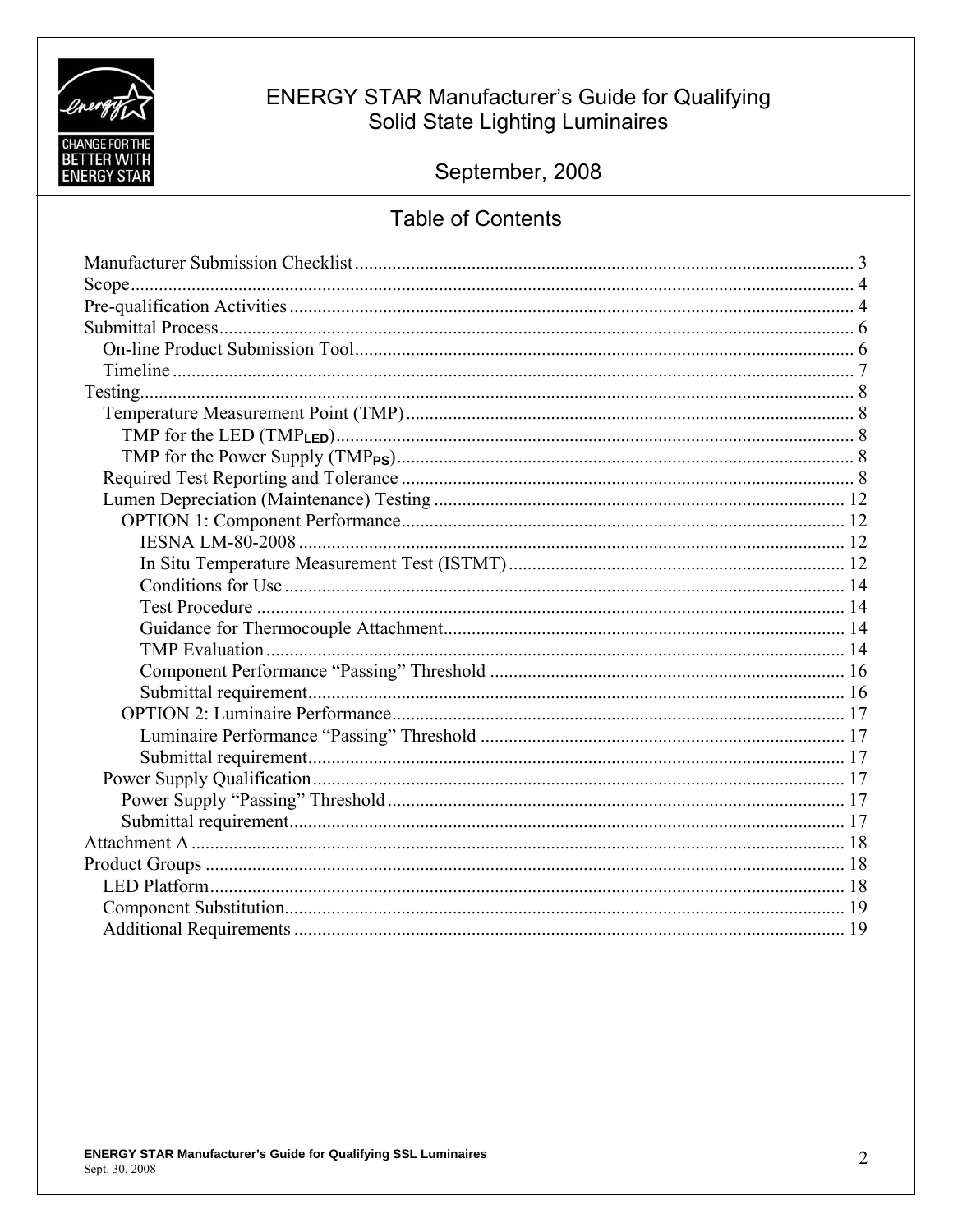# **Manufacturer Submission Checklist**

### **Prequalification Activities**

- 1. Sign up as a Partner
	- $\Box$  Read and understand the Program Requirements.
	- □ Read and understand the ENERGY STAR criteria for SSL Luminaires
	- $\Box$  Fill out Partnership Agreement and send to partnership@energystar.gov
	- □ Read and understand the SSL Manufacturer's Guide
- 2. Find approved laboratories to test your products
	- □ Photometric Testing, LM-79 Testing *Laboratory approved and verified through DOE's CALiPER program*
	- In Situ Temperature Measurement Test *Laboratory approved by OSHA as Nationally Recognized Testing Lab (NRTL)* 
		- For hardwired products, use ANSI/UL 1598
		- For corded products, use ANSI/UL 153
	- LM-80 Testing *Provided by LED package, array or module manufacturer*
- 3. Create a "Product Group" (if qualifying multiple products)
	- $\Box$  Choose one model for testing that represents a group of products. It must be representative of all other group members within allowable variations identified in Table 1 in the Manufacturer's Guide, and consistent with additional guidance on product groups provided in Attachment A.
- 4. Submit One (1) sample of the representative model for testing to each of the following:
	- DOE CALIPER approved labs test for luminaire efficacy, light output, zonal lumen density, Color Rendering Index, Correlated Color Temperature, Color Spatial Uniformity, Color Maintenance, and optionally, lumen depreciation. (See lumen depreciation test options on page12.)
	- $\Box$  OSHA approved NRTLs conduct In Situ Temperature Measurement Testing
	- $\Box$  Independent or manufacturer-based testing laboratory test for output operating frequency and noise

#### **Submission Process**

- 1. Sign in to your My ENERGY STAR Account (MESA)
	- $\Box$  To obtain a username and password, you must sign up as a partner
- 2. Launch the on-line product submission tool at http://www.energystar.gov/partners
- 3. Enter product information
	- Required Documentation to upload into on-line tool
		- A. IESNA LM-79-08 Photometric Test Report (Formatted to LM-63-03)
		- B. IESNA LM-79-08 Integrating Sphere Output Report
		- C. For Lumen Depreciation, use either:
			- *Option 1 Component Performance* 
				- □ LED Package Manufacturer LM-80 Test Report with results showing relative light output over time
				- $\Box$  In situ temperature measurement test showing measured TMP<sub>LED</sub>

 $\Box$  Diagram or picture of the Temperature Measurement Points for the package, array or module *Option 2 – Luminaire Performance* 

- IESNA LM-79-08 Test Report at time = 0 and ≥ 6,000 hours, respectively.
- D. For Power Supply
	- $\Box$  In situ temperature measurement test showing measured TMP<sub>PS</sub>
	- $\Box$  Diagram or picture of the Temperature Measurement Point for the power source
- E. Warranty
- Required Documentation for self-certification
	- A. Self-certification for Color Spatial Uniformity, Color Maintenance, Output Operating Frequency, Noise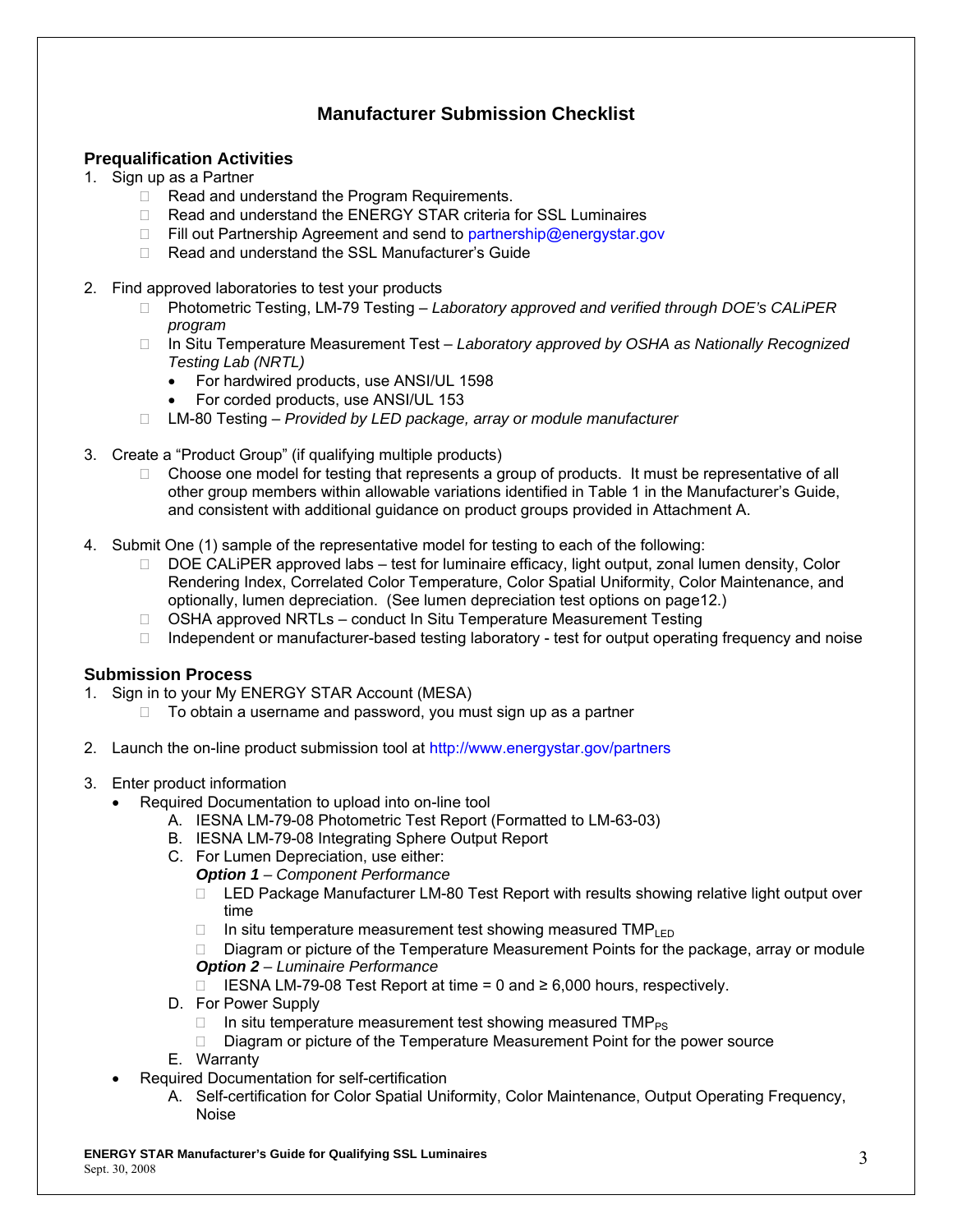# **Scope**

This document is an accompaniment to DOE's ENERGY STAR® Criteria v1.0 and provides manufacturers with the necessary information for product submission, testing laboratories, details of the testing requirements and how to utilize "product groups" to reduce testing costs.

# **Pre-qualification Activities**

Before submitting products for ENERGY STAR qualification there are a number of activities a manufacturer should undertake.

# **A. Become an ENERGY STAR Partner**

All manufacturers who wish to earn the ENERGY STAR label for their products must first become an ENERGY STAR SSL Partner. ENERGY STAR Partnership Agreements can be obtained by downloading a copy from www.energystar.gov or by submitting an e-mail request to partnership@energystar.gov. Regardless of whether or not your company is already an ENERGY STAR partner under a different product category, manufacturers will need to fill out a new form.

# **B. Find a DOE-Approved Laboratory**

ENERGY STAR requires independent product testing to verify performance against the key requirements laid out in the criteria. DOE maintains a list of approved independent testing laboratories to perform the required testing, as outlined below:

# **Photometric Testing**

Independent testing laboratories approved and verified through DOE's CALiPER program shall be used for photometric testing under the ENERGY STAR program. Labs must satisfactorily complete round-robin testing verification adhering to IESNA LM-79-08 test procedures for integrating sphere and/or goniophotometric testing of SSL luminaires and lamps. A list of currently qualified test labs, as of September 30, 2008, is listed below. Manufacturers are encouraged to check for updates to this list available at: http://www.netl.doe.gov/ssl/comm\_testing-labs.htm

Integrating Sphere (LM-79 Section 9.1 and 9.2)

- Independent Testing Laboratories, Inc. Boulder, CO
- Lighting Sciences, Inc. Scottsdale, AZ
- Lighting Research Center; Rensselaer Polytechnic Institute Troy, NY
- Luminaire Testing Laboratory, Inc. Allentown, PA

# Goniophotometry (LM-79 Section 9.3)

- Independent Testing Laboratories, Inc. Boulder, CO
- Luminaire Testing Laboratory, Inc. Allentown, PA
- Lighting Sciences, Inc. Scottsdale, AZ

### **In situ Temperature Measurement Test (ANSI/UL 1598-04 or ANSI/UL 153-05)**

Product safety testing of electrical equipment is required under OSHA Safety Standards (29 CFR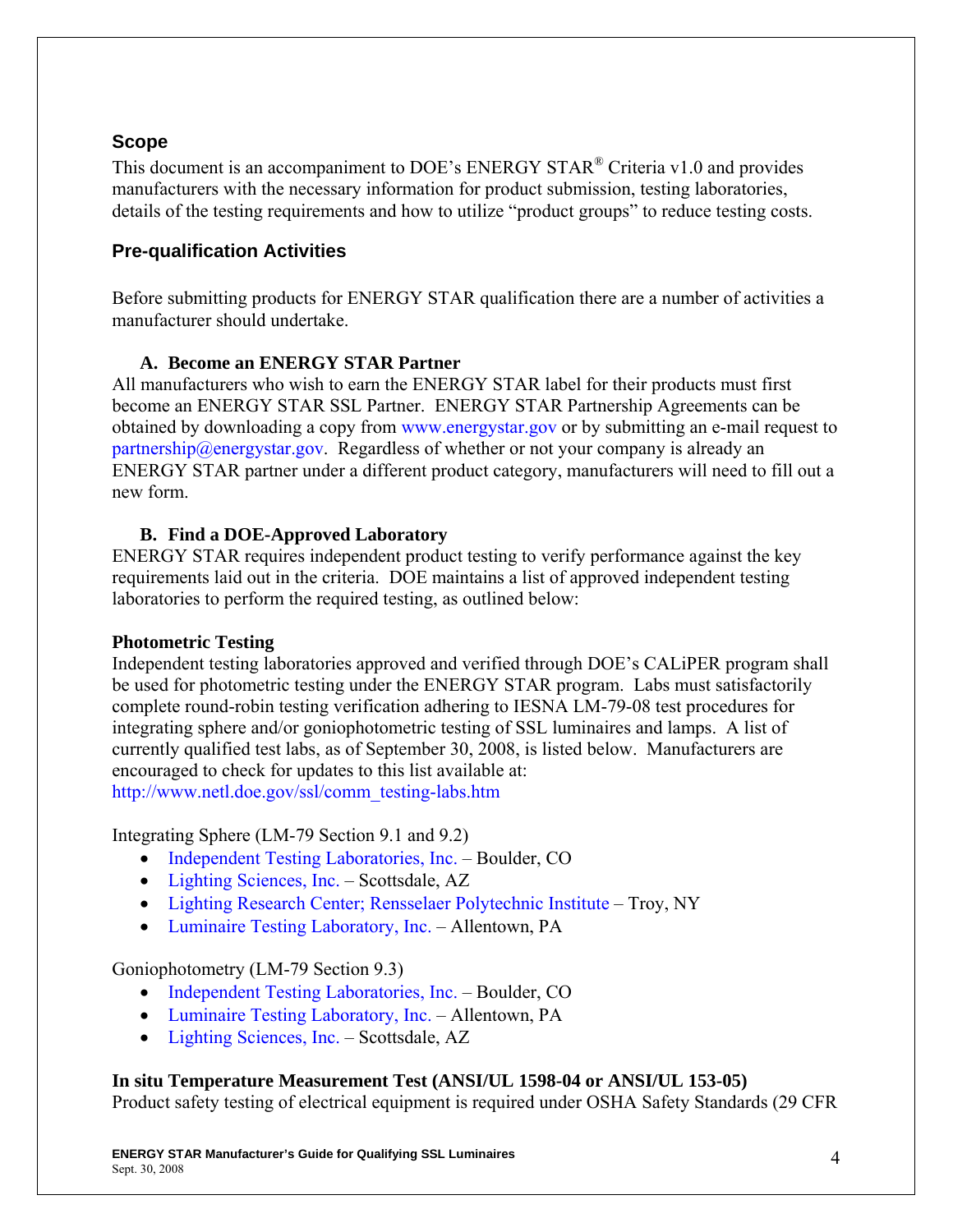Part 1910). In particular, SSL luminaires submitted for ENERGY STAR qualification must be tested and certified to ANSI/UL 1598-04 or ANSI/UL 153-05 standards. OSHA has approved a number of organizations as Nationally Recognized Testing Laboratories (NRTLs), and can accept products that have been properly certified by these laboratories.

Consequently, DOE will accept UL 1598 or UL 153 testing and certification from the following NRTLs, recognized as qualified by OSHA:

- Canadian Standards Association (CSA);
- Intertek Testing Services NA, Inc. (ITSNA);
- MET Laboratories, Inc. (MET);
- NSF International (NSF);
- SGS U.S. Testing Company, Inc. (SGSUS);
- TUV America, Inc. (TUVAM);
- TUV Product Services GmbH (TUVPSG);
- TUV Rheinland of North America, Inc. (TUV);
- Underwriters Laboratories Inc. (UL); and
- Wyle Laboratories, Inc. (WL).

A complete and current listing of NRTLs, as well as detailed qualifications and contact information, is provided on OSHA's NRTL Program webpage (http://www.osha.gov/dts/otpca/nrtl/).

#### **C. Submit Products to Labs for Testing**

Manufacturers are responsible for the cost of having products tested. Each product needs to demonstrate adherence the following standards and test procedures. DOE will allow manufacturers to qualify one product as a representative sample of similar models.

#### **D. Creating Product Groups**

DOE will allow manufacturers to qualify multiple products of a similar nature using one model. For example, the same basic fixture may be available with various shade, reflector, finish, or trim options. Manufacturers will be allowed to self define the product groupings and select the specific model to be tested. When choosing the single product to represent the group, applicants should choose the product variation of the group for which it will be the most difficult to meet the ENERGY STAR criteria, thus ensuring that other variations would perform at least as well as the tested product. Table 1 below summarizes allowable variations.

| Table 1 - Variations within Product Groupings                                    |                          |  |  |  |
|----------------------------------------------------------------------------------|--------------------------|--|--|--|
| <b>Housing/Chassis</b>                                                           | not allowed <sup>†</sup> |  |  |  |
| <b>Heat Sink/Heat Management</b>                                                 | not allowed              |  |  |  |
| <b>Finish</b>                                                                    | allowed                  |  |  |  |
| <b>Reflector/Trim</b>                                                            | allowed                  |  |  |  |
| <b>Shade/Diffuser</b><br>allowed                                                 |                          |  |  |  |
| <b>Mounting</b><br>allowed                                                       |                          |  |  |  |
| <b>Light Source</b><br>allowed, w/ conditions                                    |                          |  |  |  |
| <b>Power Supply</b><br>allowed, w/ conditions                                    |                          |  |  |  |
| <sup>†</sup> Unless the light source, heat sink, and power supply are integrated |                          |  |  |  |
| into housing/chassis variations in such a way that the thermal                   |                          |  |  |  |

| <b>Table 1 - Variations within Product Groupings</b> |  |  |
|------------------------------------------------------|--|--|
|------------------------------------------------------|--|--|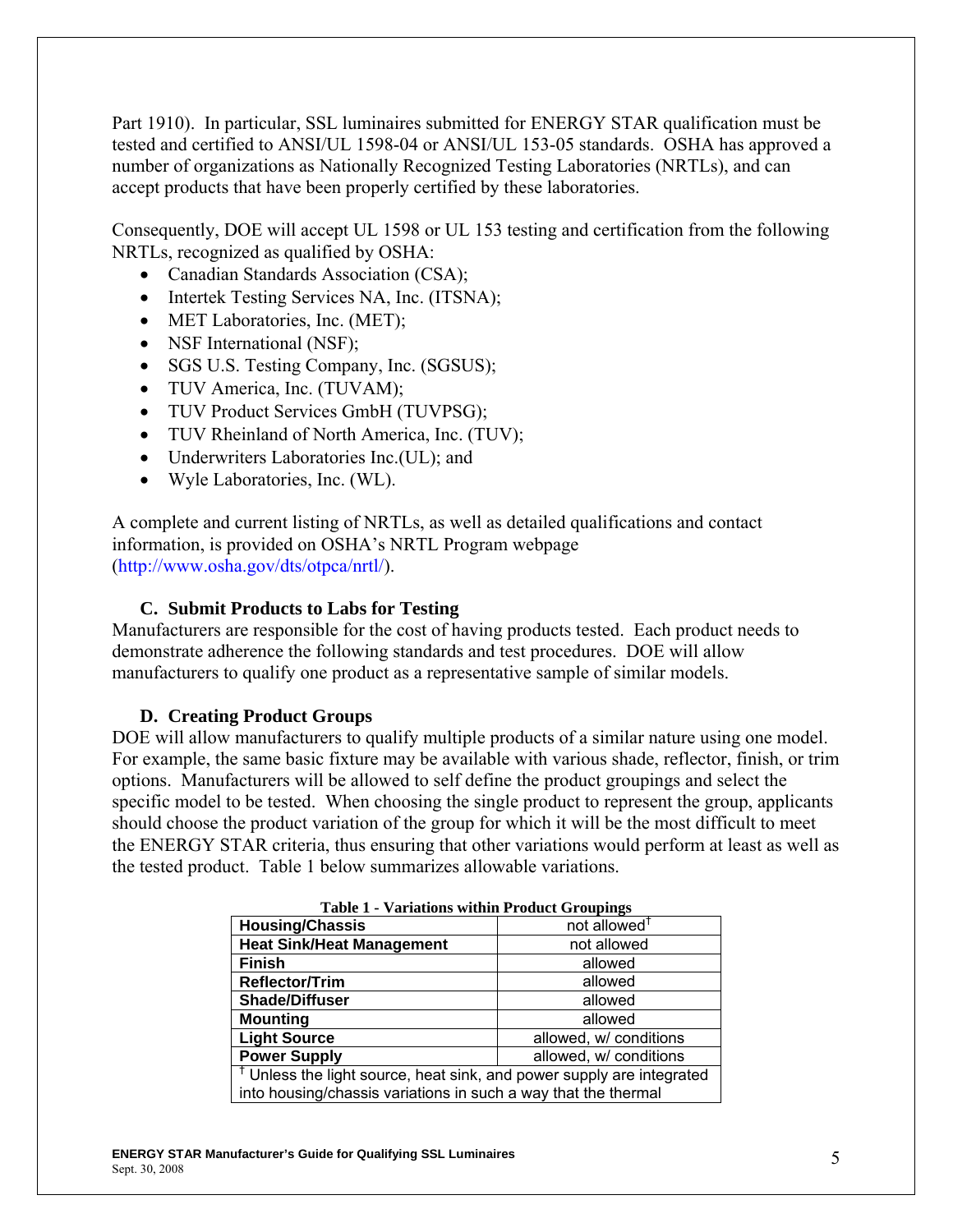performance of the luminaire is not significantly degraded by the housing/chassis.

As seen in the table, housing/chassis variations and heat sink/heat management component variations within a group are not allowed because they may materially impact LED performance (although a possible exception for chassis/housing variations is allowed as noted). Finish, reflector/trim, and shade/diffuser variations are allowed.

Light source and power supply variations are allowed, subject to certain conditions. Products qualified under the "Product Groups" may include LED module(s)/array(s) and power supplies from more than one manufacturer, but the LED module(s)/array(s) and power supplies must be substitutable components used to manufacture essentially identical luminaires and must be intended to produce the same quantity and quality of light. LED module(s)/array(s) and power supply substitutions intended to produce different CCT, CRI, total flux, and other quantitative and qualitative differences in light may not be included in a single product grouping. Further, all LED module(s)/array(s) substitution components must separately comply with the Option 1 (Component Performance) requirements in the Lumen Depreciation section. More information on Product Groups can be found in Attachment A.

# **Submittal Process**

# On-line Product Submission Tool

To submit your test results for ENERGY STAR approval, DOE has created an on-line product submission tool for partners. Partners are to submit their information via this on-line tool that is posted in the Partner Resources section of www.energystar.gov. The process will be as follows:

# **Step 1. Set up your "My ENERGY STAR® Account" (MESA)**

Once you register as an ENERGY STAR SSL Partner, you will receive an e-mail that contains your MESA set-up information. This information will include a user name and password required for accessing the on-line product submittal tool.

# **Step 2. Launch the On-line Product Data Submittal Tool**

A link to the On-line Product Data Submittal Tool will be added to your ENERGY STAR SSL Partner landing page. Launching the tool will begin the data submittal process, and take you to the tool's main screen which displays the manufacturer's information (i.e., name, address, contacts, etc.).

# **Step 3. Enter Product Information**

The On-line Product Data Submittal Tool will provide entry fields for all information needed for ENERGY STAR qualification. Next to each data entry field will be guidance on its required minimum level of detail. You will be able to upload LM-79 test reports directly to the tool and receive instant feedback on how the photometric results compare with specific ENERGY STAR product category requirements. The tool will also allow you to upload other test reports and packaging proofs for review by ENERGY STAR.

At any time during the submittal process, you will be able to save your work for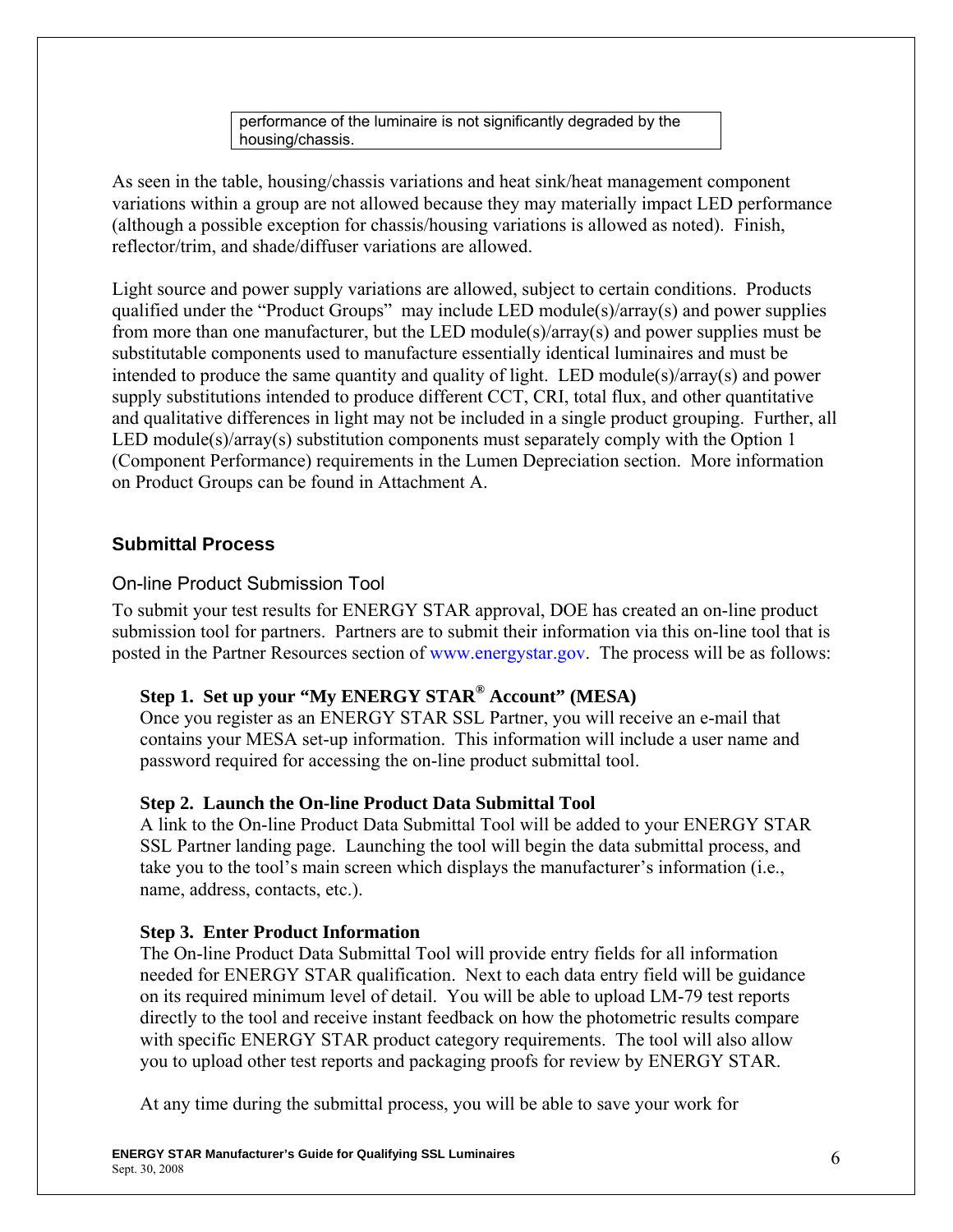completion at a later date. A progress meter will indicate your stage of completion in the data submittal / qualification process.

#### **Step 4. Submit Application**

Once you have completed the appropriate data entry fields, click "Submit" and the On-line Product Data Submittal Tool will provide instant feedback indicating if the submittal (individual product or product grouping) meets ENERGY STAR criteria. For submittals not meeting all requirements, the tool will identify deficiencies and allow you to delete the submittal, or resubmit with updated information.

#### Timeline

The timeline for the application will be determined by the manufacturer. Once a product has been submitted by a manufacturer, ENERGY STAR will review the results and notify the applicant within 3 business days of acceptance, rejection, or the need for additional information.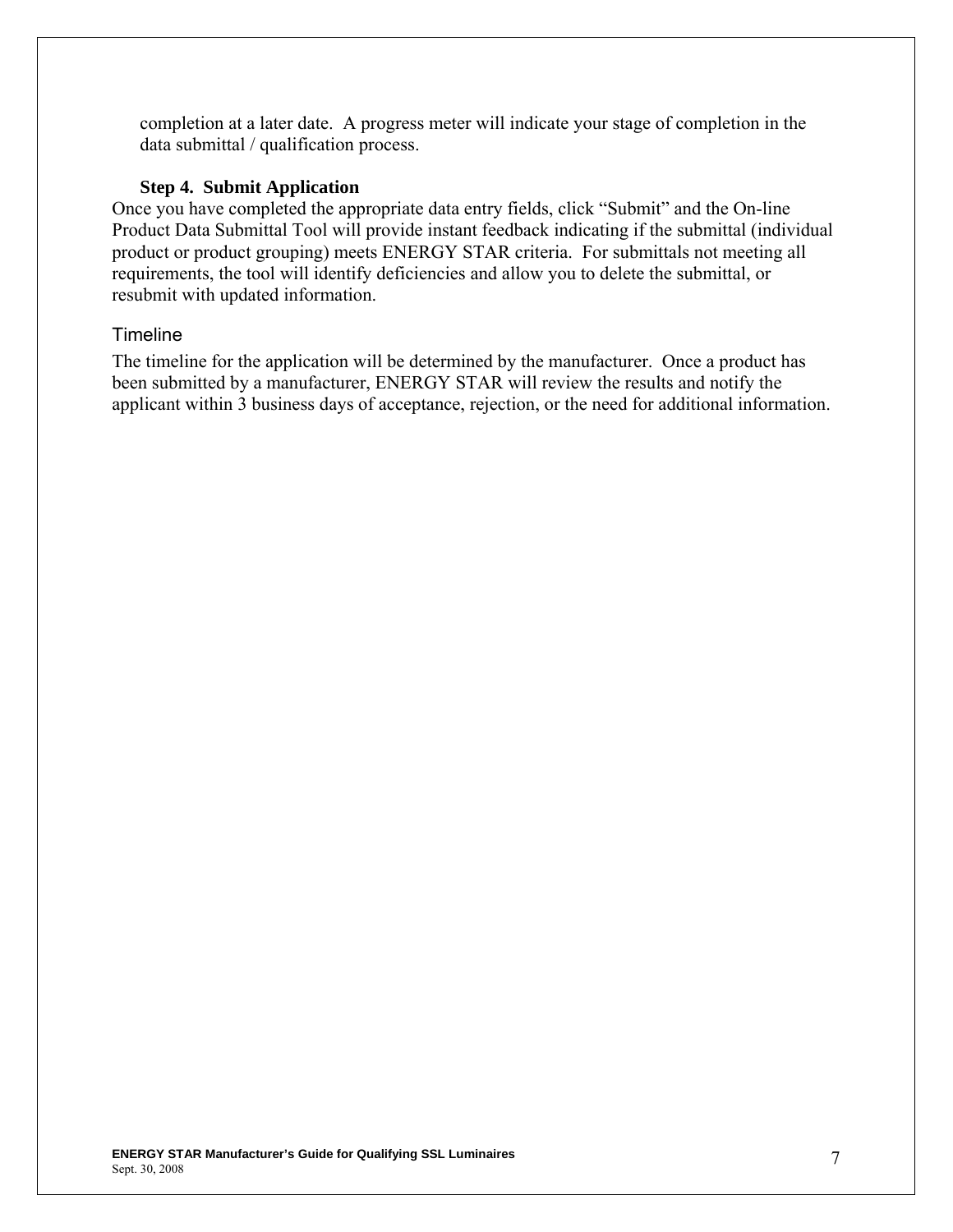# **Testing**

## Temperature Measurement Point (TMP)

LED package, array or module manufacturers and power supply/driver manufacturers designate specific locations on their products which act as surrogate points for measuring junction temperature  $(t<sub>i</sub>)$  or, in the case of power supplies, the point to which the warranted temperature is measured. DOE generically designates these locations as the temperature measurement points (TMPs) for the purposes of measurement in testing.

### **TMP for the LED (TMPLED)**

Knowledge of the thermal pathway between the LED die junction and a designated external measurement point on the package, array or module allows manufacturers to accurately estimate junction temperature. The surrogate temperatures and their measurement locations vary from manufacturer to manufacturer. Some manufacturers use temperatures measured at the solder joint  $(t_s)$  at the board attachment site: some use the package case temperature  $(t_c)$ ; and others use the board temperature  $(t_b)$  on the module. Collectively, these locations serve the same function, i.e., to correlate an external temperature to the junction temperature, which is critical for determining LED lumen depreciation. For purposes of this document, the measurement locations for  $t_s$ ,  $t_c$ , and  $t_b$  are Temperature Measurement Points for LEDs (TMP<sub>LED</sub>).

### **TMP for the Power Supply (TMP<sub>PS</sub>)**

The longevity of power supplies is highly dependent upon operating temperature and thermal environment. It is standard practice in the lighting industry to tie the product warranty to maintained operating temperature— referred to as the case temperature  $(t_c)$ —for which most manufacturers designate a measurement location on the power supply case. For purposes of this document, the measurement locations for  $t_c$  (or other manufacturer designated location) are Temperature Measurement Points for power supplies (TMP<sub>PS</sub>).

### Required Test Reporting and Tolerance

Manufacturers are required to test their products at approved testing laboratories, and provide the results to DOE as part of the submittal process. Table 2 defines the required testing and reporting, sample size and applicable tolerance for the ENERGY STAR criteria. Table 3 presents the zonal lumen tolerances for the individual Category A applications.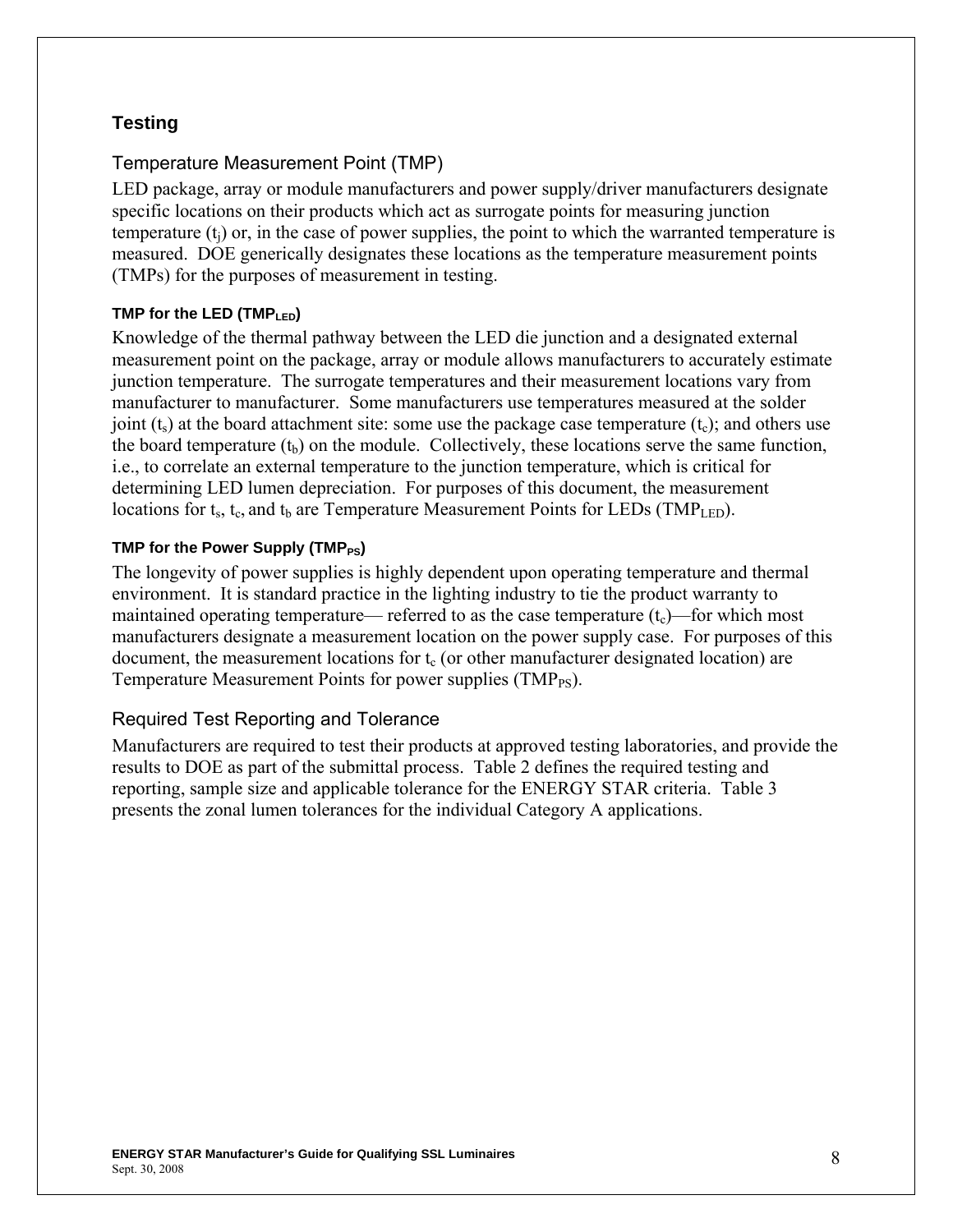| Performance<br><b>Characteristic</b> | <b>Methods of</b><br>Measurement/<br><b>Reference</b>             | <b>Approved Test</b><br><b>Facility</b> | <b>Required Documentation</b>                                                                                                                                                                                           | <b>Sample Size</b>                               | <b>Tolerance</b> |
|--------------------------------------|-------------------------------------------------------------------|-----------------------------------------|-------------------------------------------------------------------------------------------------------------------------------------------------------------------------------------------------------------------------|--------------------------------------------------|------------------|
| <b>Luminaire Efficacy</b>            | IESNA LM-79-08<br>Section 9.1, 9.2<br>or 9.3<br><b>ANSI C82.2</b> | <b>DOE CALIPER</b><br>Approved          | IESNA LM-63-03 Formatted Photometric Report<br>(required for electronic submission)<br>and/or<br>Goniophotometer Test Report<br>and/or<br>Integrating Sphere Output Report                                              | One                                              | $-3%$            |
| <b>Minimum Light</b><br>Output       | IESNA LM-79-08<br>Section 9.1, 9.2<br>or 9.3                      | <b>DOE CALIPER</b><br>Approved          | IESNA LM-63-03 Formatted Photometric Report<br>(required for electronic submission)<br>and/or<br>Goniophotometer Test Report<br>and/or<br>Integrating Sphere Output Report                                              | One                                              | $-10%$           |
| <b>Zonal Lumen</b><br><b>Density</b> | IESNA LM-79-08<br>Section 9.3                                     | <b>DOE CALIPER</b><br>Approved          | IESNA LM-63-03 Formatted Photometric Report<br>(required for electronic submission)<br>and/or<br>Goniophotometer Test Report                                                                                            | One                                              | See Table 3      |
| Lumen<br>Depreciation $(L_{70})$     | IESNA LM-80-08                                                    | <b>LED Package</b><br>Manufacturer      | <b>OPTION 1: Component Performance</b><br>LED package manufacturer test report (data table and<br>chart) showing relative light output over time.<br>For $L_{70}$ of 25,000 hours, average of sample at least 6,000     | Average of at<br>least 25<br>samples for<br>each | 0%               |
|                                      |                                                                   |                                         | hours shall have lumen maintenance of ≥91.8% of initial<br>light output.<br>For $L_{70}$ of 35,000 hours, average of sample at least 6,000<br>hours shall have lumen maintenance of ≥ 94.1% of initial<br>light output. | temperature<br>measured                          |                  |
|                                      |                                                                   |                                         |                                                                                                                                                                                                                         |                                                  |                  |

**Table 2 - Required Test Reporting and Tolerance**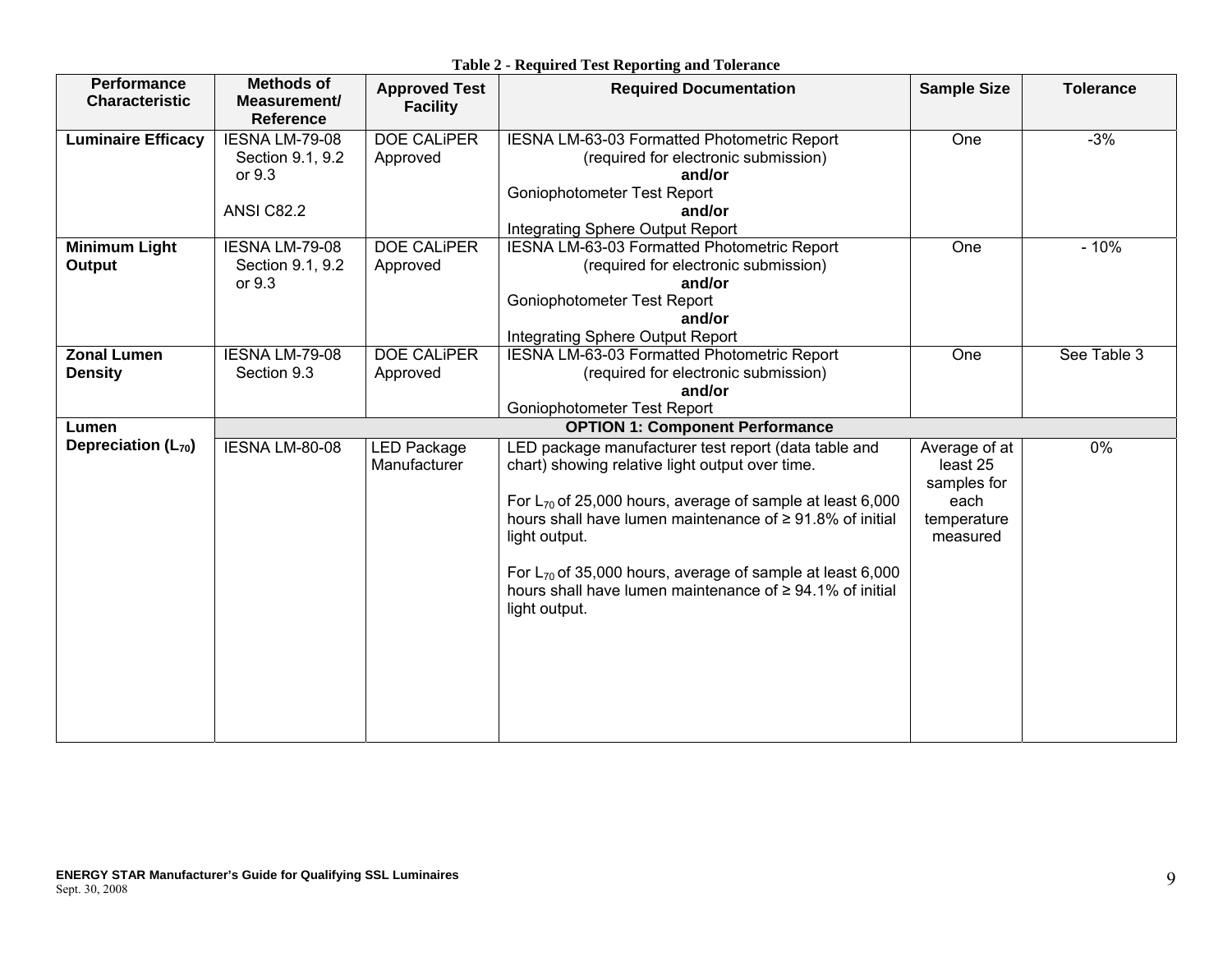|                                               | In situ<br>Temperature<br><b>Measurement Test</b><br>(ISTMT)<br>ANSI/UL 1598-04,<br><b>ANSI/UL 153-05</b> | OSHA approved<br>Nationally<br>Recognized<br>Testing<br>Laboratories<br>(NRTLs) | 1. Test report indicating the Temperature<br>Measurement Point for the hottest LED (TMPLED)<br>in the luminaire.<br>2. Diagram/picture of the TMP <sub>LED</sub> location with an<br>arrow indicating the thermocouple attachment<br>point.        | One | N/A                            |
|-----------------------------------------------|-----------------------------------------------------------------------------------------------------------|---------------------------------------------------------------------------------|----------------------------------------------------------------------------------------------------------------------------------------------------------------------------------------------------------------------------------------------------|-----|--------------------------------|
|                                               |                                                                                                           |                                                                                 | <b>OPTION 2: Luminaire Performance</b>                                                                                                                                                                                                             |     |                                |
|                                               | IESNA LM-79-08<br>Section 9.1, 9.2 or<br>9.3                                                              | <b>DOE CALIPER</b><br>Approved                                                  | IESNA LM-63-03 Formatted Photometric Report<br>and/or<br>Goniophotometer Test Report<br>and/or<br><b>Integrating Sphere Output Report</b><br>1. Report $@t = 0$ hours<br>2. Report $@t \geq 6,000$ hours                                           | One | N/A                            |
| <b>Color Rendering</b><br><b>Index</b>        | IESNA LM-79-08<br>Section 9.1<br>CIE 13.3-1995<br><b>IESNA LM-58</b>                                      | <b>DOE CALIPER</b><br>Approved                                                  | Integrating Sphere Output Report                                                                                                                                                                                                                   | One | - 2 points of CRI              |
| <b>Correlated Color</b><br><b>Temperature</b> | IESNA LM-79-08<br>Section 9.1<br>ANSI C78.377-08                                                          | <b>DOE CALIPER</b><br>Approved                                                  | <b>Integrating Sphere Output Report</b>                                                                                                                                                                                                            | One | <b>ANSI C78.377</b><br>Defined |
| <b>Color Spatial</b><br><b>Uniformity</b>     | IESNA LM-79-08<br>CIE 15: 2004<br><b>IESNA LM-58</b><br><b>IESNA LM-16</b>                                | <b>DOE CALIPER</b><br>Approved                                                  | Self Certification<br>Note: A laboratory test report must be submitted upon<br>DOE request.                                                                                                                                                        | One | N/A                            |
| <b>Color Maintenance</b>                      | <b>IESNA LM-79-08</b><br>CIE 15: 2004<br><b>IESNA LM-58</b><br><b>IESNA LM-16</b>                         | <b>DOE CALIPER</b><br>Approved                                                  | <b>Self Certification</b><br>Note: A laboratory test report must be submitted upon<br>DOE request.                                                                                                                                                 | One | N/A                            |
| <b>Power Factor</b>                           | <b>ANSI C82.77</b>                                                                                        | <b>DOE CALIPER</b><br>Approved                                                  | Laboratory test report                                                                                                                                                                                                                             | One | $-3%$                          |
| <b>Power Supply</b><br>$TMP_{PS}$             | <b>ISTMT</b><br>ANSI/UL 1598-04,<br><b>ANSI/UL 153-05</b>                                                 | <b>NRTLs</b>                                                                    | 1. Test report indicating the Temperature<br>Measurement Point for the power supply<br>$(TMP_{PS})$ in the luminaire.<br>2. Diagram/picture of in the TMP <sub>PS</sub> location with an<br>arrow indicating the thermocouple attachment<br>point. | One | N/A                            |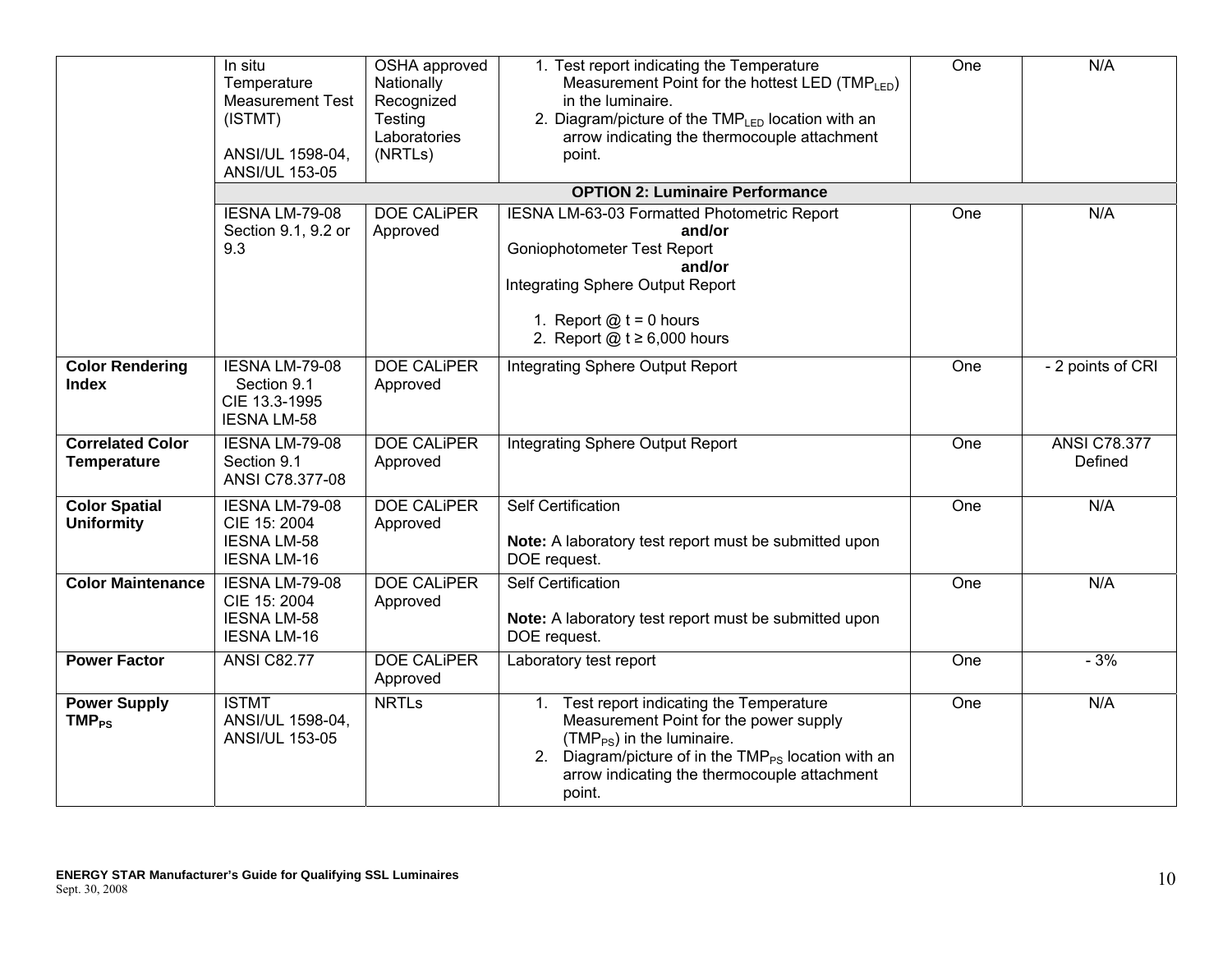| <b>Output Operating</b><br><b>Frequency</b> | Oscilloscope<br>Manual               | Anv | <b>Self Certification</b>                                             | One | N/A |
|---------------------------------------------|--------------------------------------|-----|-----------------------------------------------------------------------|-----|-----|
|                                             |                                      |     | Note: A laboratory test report must be submitted upon<br>DOE request. |     |     |
| <b>Noise</b>                                | Not to exceed 24<br>dB when measured | Anv | <b>Self Certification</b>                                             | One | N/A |
|                                             | 12" in any direction                 |     | Note: A laboratory test report must be submitted upon<br>DOE request. |     |     |

#### **Table 3 - Zonal Lumen Tolerances**

|                                           | <b>Zonal Lumen Density Requirement</b>                                                      |     | <b>Tolerance</b>                                                         |                                      |  |
|-------------------------------------------|---------------------------------------------------------------------------------------------|-----|--------------------------------------------------------------------------|--------------------------------------|--|
| <b>Category A Application</b>             | <b>Minimum</b><br>Zone (bilaterally<br>Percentage of<br>symmetrical)<br><b>Total Lumens</b> |     | (Values below are<br>subtracted from<br>minimum % values<br>on the left) | Method of<br><b>Measurement</b>      |  |
| Under-cabinet kitchen lighting            | $0-60^\circ$                                                                                | 60% | - 5%                                                                     |                                      |  |
|                                           | $60-90^\circ$                                                                               | 25% | $-10%$                                                                   |                                      |  |
| Under-cabinet shelf-mounted task lighting | $0-60^\circ$                                                                                | 60% | $-5%$                                                                    |                                      |  |
|                                           | $60-90^\circ$                                                                               | 25% | $-10%$                                                                   |                                      |  |
| Portable desk task lights                 | $0-60^\circ$                                                                                | 85% | $-15%$                                                                   | <b>IESNA LM-79-08</b><br>Section 9.1 |  |
| <b>Recessed downlights</b>                | $0-60^\circ$                                                                                | 75% | - 10%                                                                    |                                      |  |
| Outdoor wall-mounted porch lights         | $0-90^\circ$                                                                                | 85% | - 5%                                                                     |                                      |  |
| <b>Outdoor step lights</b>                | $0-90^\circ$                                                                                | 85% | $-10%$                                                                   |                                      |  |
| <b>Outdoor pathway lights</b>             | $0-90^\circ$                                                                                | 85% | $-10%$                                                                   |                                      |  |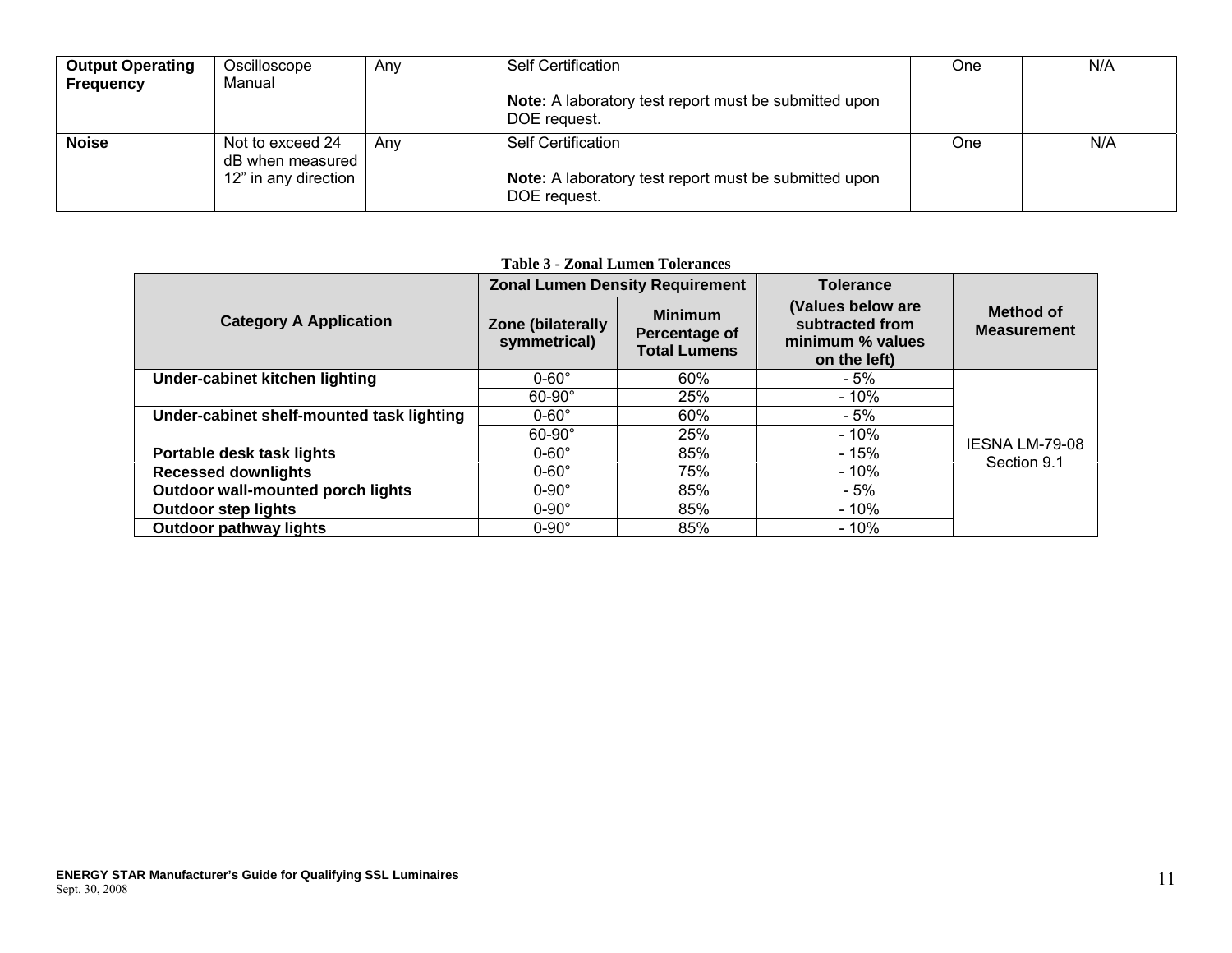### Lumen Depreciation (Maintenance) Testing

The ENERGY STAR program offers two compliance methods for lumen depreciation testing: 1) Component Performance and 2) Luminaire Performance. Given the potential delays in market introduction required for full luminaire testing, DOE anticipates the majority of products submitted will be qualified via component performance testing.

#### **OPTION 1: Component Performance**

The Component Performance option allows the applicant to demonstrate compliance with the lumen depreciation requirement by demonstrating the hottest LED package, array or module operates at or below temperatures yielding an  $L_{70}$  of 25,000 or 35,000 hours, respectively.

#### *IESNA LM-80-2008*

The *IESNA LM-80-2008 Approved Method For Measuring Lumen Maintenance of LED Light Sources* prescribes the measurement of lumen maintenance for LED-based packages, arrays and modules only and does not entail testing of the entire luminaire. LED packages, arrays or modules are tested over time at a minimum of three discrete case temperatures: 25°C, 55°C and  $85^{\circ}$ C  $\pm$  2°C. Light output is measured and recorded for a minimum of 6,000 hours at minimum intervals of 1,000 hours. From this data LED manufacturers are able to make projections of useful life.

#### *In Situ Temperature Measurement Test (ISTMT)*

IESNA LM-80 defines lumen maintenance testing for LED packages, arrays and modules. Because LEDs are incorporated into luminaires with heat sinks, optical elements, power supplies, etc. and then operated in a variety of ambient environments, LM-80 by itself is not an a predictor of luminaire lumen maintenance. In order to relate the results of the LM-80 test to the luminaire, DOE requires the luminaire to be tested in environments that simulate real-world applications (in situ) with direct measurement of the hottest LED in the luminaire and the power supply at steady-state thermal equilibrium. The test procedure to accomplish this is called the *Insitu Temperature Measurement Test (ISTMT)* which follows *ANSI/UL 1598-2004 Luminaires* or *ANSI/UL 153-2005 Portable Luminaires* with the addition of two (or more) thermocouples, one for the LED package, array or module and one for the power supply.

According to UL, hard-wired luminaires are separated into two broad categories: 1) Surface products that are surface-mounted, suspended or freestanding where the fixture housing is exposed to free air and 2) Recessed - products recessed into ceilings or walls and often placed in direct contact with insulation. ANSI/UL1598 prescribes enclosures for luminaires for the purposes of simulating in situ operation and conducting temperature measurements for electrical safety (see Figure 1). In efforts to facilitate testing and minimize costs, DOE has reduced the number of environments to the fewest possible without significantly affecting the resulting steady-state temperatures. Table 4 lists the appropriate section references in ANSI/UL 1598.

Portable luminaires shall follow the procedures contained within ANSI/UL 153.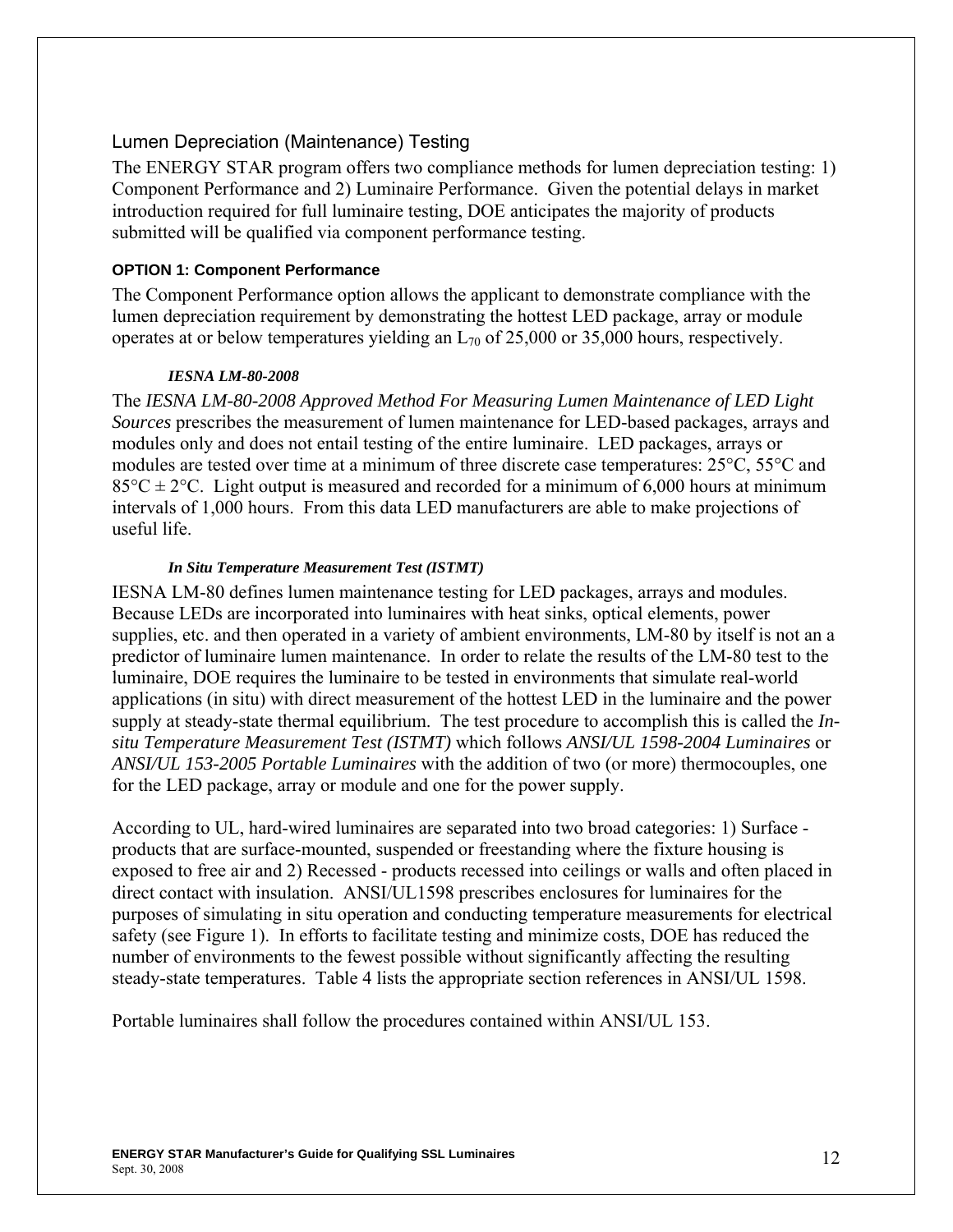

| Table 4 – In Situ Test Environments |
|-------------------------------------|
|-------------------------------------|

|                                  | <b>Mounting Orientation</b>                                                                                                                     |                                         |  |  |  |  |
|----------------------------------|-------------------------------------------------------------------------------------------------------------------------------------------------|-----------------------------------------|--|--|--|--|
| <b>Luminaire Types</b>           | <b>Horizontal</b>                                                                                                                               | <b>Vertical</b>                         |  |  |  |  |
| <b>Surface</b>                   |                                                                                                                                                 |                                         |  |  |  |  |
| Surface                          | Section 19.10                                                                                                                                   | Section 19.11                           |  |  |  |  |
| Surface-mounted<br>under-cabinet | Section 19.12                                                                                                                                   |                                         |  |  |  |  |
| Suspended                        | No apparatus required except if in situ<br>mounting is $\leq 4$ " from the surface in which<br>case mount to Section 19.10 defined<br>apparatus |                                         |  |  |  |  |
| Freestanding                     | No apparatus required                                                                                                                           |                                         |  |  |  |  |
| <b>Recessed</b>                  |                                                                                                                                                 |                                         |  |  |  |  |
| Non-IC                           | Section 19.13                                                                                                                                   | Section 19.13 except without insulation |  |  |  |  |
| IC.                              | Section 19.15                                                                                                                                   | Section 19.15                           |  |  |  |  |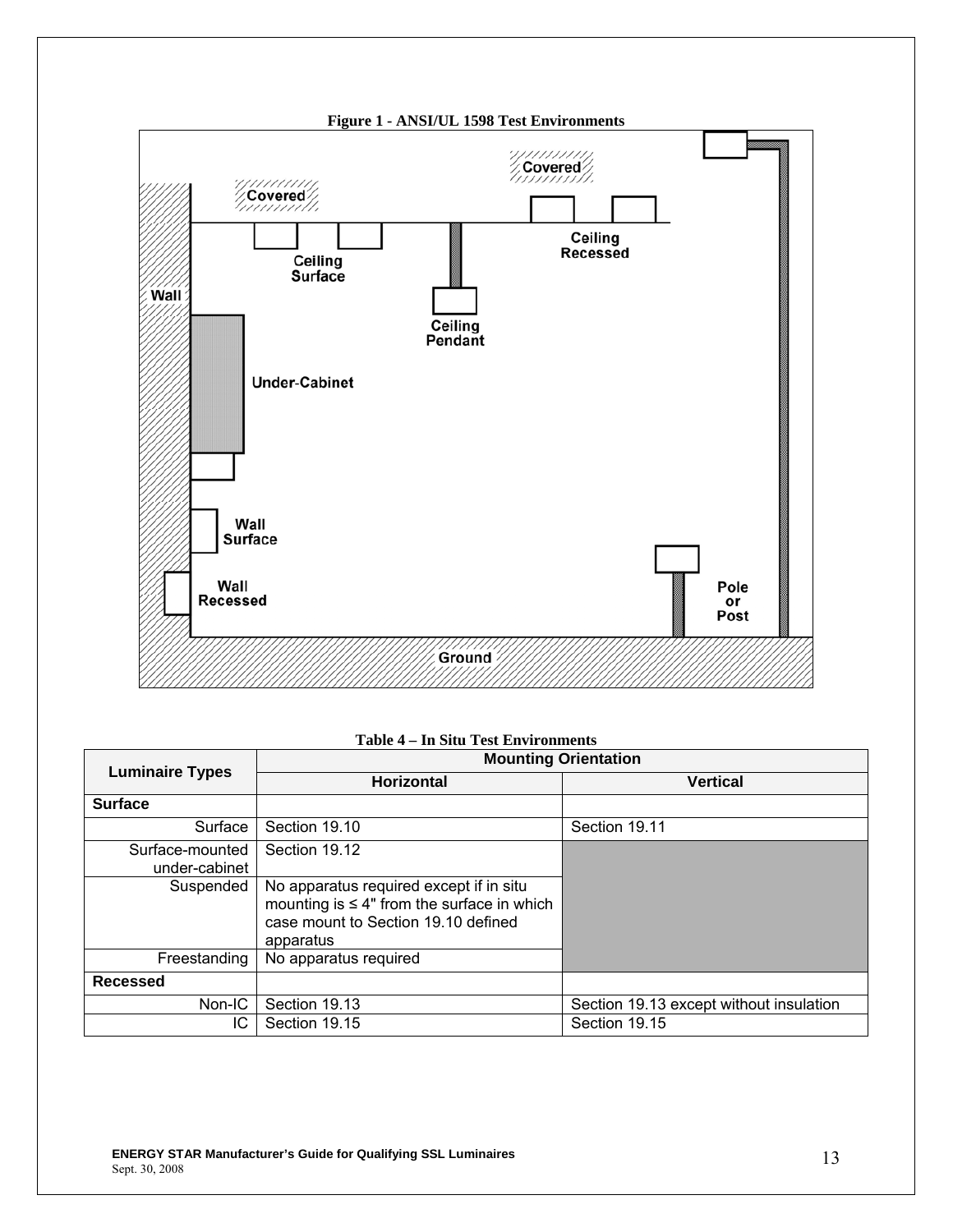### *Conditions for Use*

To be eligible for the component performance option, **ALL** three of the conditions below must be met. If **ANY** of the conditions are not met, the component performance option may not be used and the applicant must use the luminaire performance option for compliance.

- 1. The LED package, array or module used in the fixture has been tested according to LM-80.
- 2. The LED package, array or module manufacturer prescribes/indicates a TMP on the package, array or module.
- 3. The LED package, array or module TMP is accessible to allow temporary attachment of a thermocouple for measurement of in situ operating temperature. Access via a temporary hole in the housing (no larger than 0.375" diameter), tightly resealed during testing with putty or other flexible sealant is allowable. The size and location of the access port shall be documented in the submittal for the purposes of repeatability.

### *Test Procedure*

The ISTMT follows all requirements of ANSI/UL 1598/153 with the following additions:

- 1. One (or more) additional thermocouples are attached to the hottest LED package or module in the luminaire (i.e.,  $\text{TMP}_{\text{LED}}$ ).
- 2. One (or more) additional thermocouples are attached to the power supply/driver at the TMP<sub>PS</sub>. For off-the-shelf remote power supplies manufacturers typically provide a measurement location (case temperature designated by a "dot" adjacent to a  $(t_c)$  symbol) for warranty purposes. In situations where the  $\text{TMP}_{PS}$  is not designated by the manufacturer, or where power supplies are integrated with the LED package(s), array or module(s), fixture manufacturers should identify the  $\text{TMP}_{\text{PS}}$  to be used for warranty purposes.

### *Guidance for Thermocouple Attachment*

- Manufacturers shall select and designate the hottest LED package, array or module in the luminaire. In most cases the individual LED in the middle of symmetric arrays should be hottest. A well designed thermal management solution will minimize the temperature gradient across packages.
	- o For square/rectangular/circular arrays the individual LED closest to the center
	- o For other configurations it is recommended manufacturers sample several LEDs to find the hottest within the luminaire.
- Temperature probes shall be in contact with the TMP and permanently adhered. Permanent adhesion consists of high temperature solder, conductive adhesives (e.g. accelerator/UV activated or epoxy), melting the tip into plastic or other approved product recommended by the temperature probe manufacturer. Tape alone is not acceptable for providing good thermal contact at the thermocouple/TMP interface.
- The thermocouple tolerance shall conform to ASTM E230 Table 1 "Special Limits" ( $\leq$ 1.1°C or 0.4%, whichever is greater).

### *TMP Evaluation*

DOE has established a pass/fail threshold for lumen maintenance compliance, based on the available 6,000 hour data provided by the LM-80 test report. The requirements differ for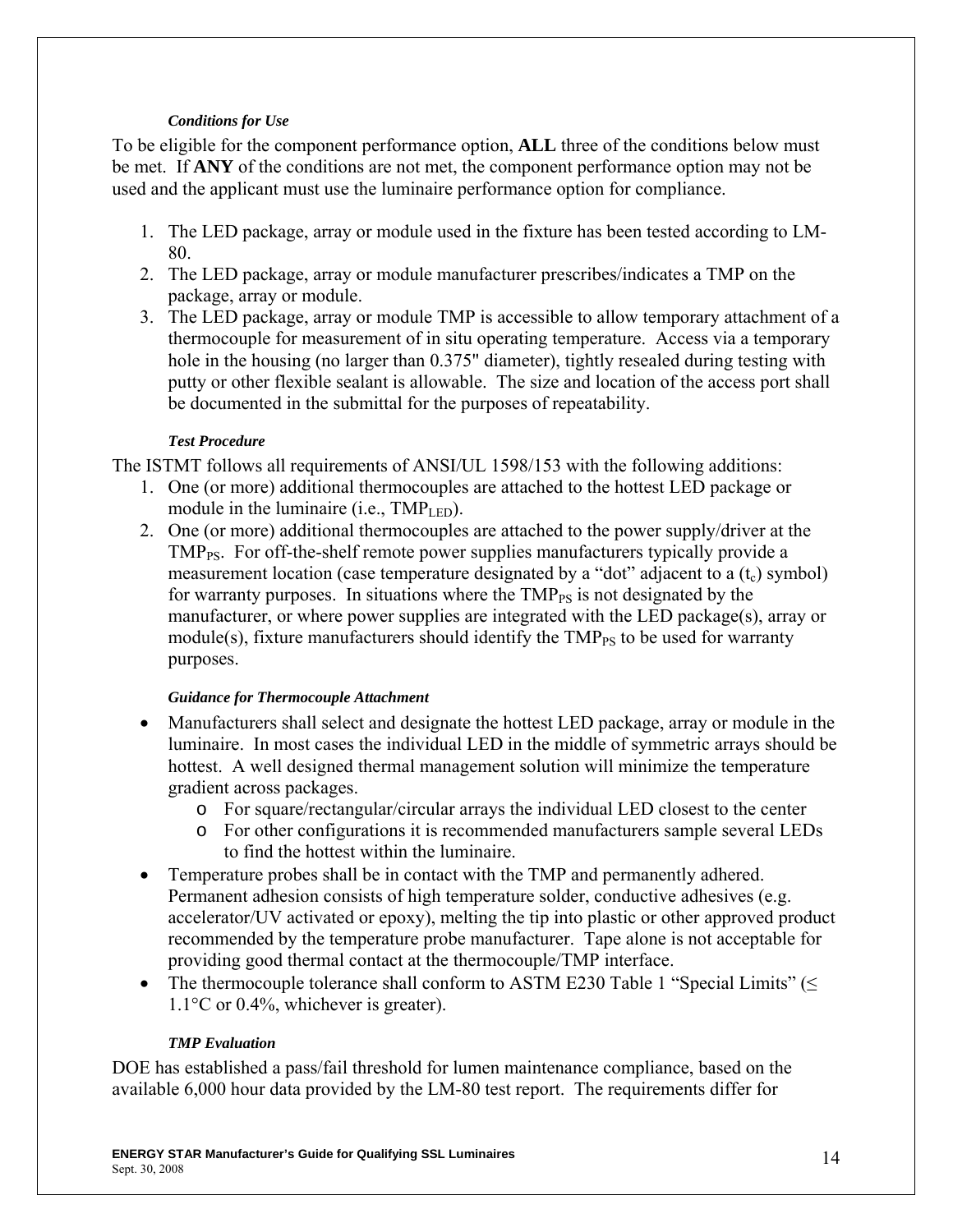| Table 5                             |                               |  |  |
|-------------------------------------|-------------------------------|--|--|
| <b>Application required minimum</b> | Required lumen maintenance at |  |  |
| useful life $(L_{70})$              | 6,000 hours or greater        |  |  |
| 25,000 hours                        | 91.8%                         |  |  |
| 35,000 hours                        | $94.1\%$                      |  |  |

applications requiring 25,000 hours of useful life and those requiring 35,000 hours, as follows:

These percentages result from solving an exponential decay function for 25,000 and 35,000 hours, respectively, to determine the minimum lumen maintenance necessary to achieve those thresholds.

**Note**: The final version of LM-80 differs from prior drafts in several respects, including how the case temperature is maintained (via ambient temperature versus current modulation) and in the three LED case temperatures at which the packages are maintained (25°C, 55°C and 85°C versus 45°C, 65°C and 85°C). LM-80 requires data collection at these three temperatures at a minimum and encourages LED manufacturers to collect test data at other temperatures as appropriate.

DOE recognizes that all LED manufacturers may not have 6,000 hours worth of data for all three case temperatures prescribed in LM-80. DOE therefore will allow prior data collected to be used for compliance purposes until September 30, 2009, after which date new product submissions will be required to include a minimum of all three temperatures.

This next section describes how DOE will evaluate LM-80 data. There are three possible scenarios for determining the lumen maintenance for the product submitted to ENERGY STAR:

### SCENARIO 1

The in situ measured  $TMP<sub>LED</sub>$  is greater than the highest case temperature collected according to LM-80 procedures. In this case the product cannot be qualified as there is no test data to substantiate manufacturer claims.

### SCENARIO 2

The in situ measured TMP<sub>LED</sub> is less than the lowest case temperature measured collected according to LM-80 procedures. In this case the product must use the data from the lowest case temperature measured according to LM-80 procedures.

### SCENARIO 3

The in situ measured  $TMP<sub>LED</sub>$  is bounded above and below by case temperature data collected according to LM-80 procedures. In this case linear interpolation shall be used to determine the lumen depreciation (maintenance) for the proposed product, as follows:

$$
L_{\textit{TMP}} = L_{\textit{below}} + \left(\frac{L_{\textit{above}} - L_{\textit{below}}}{T_{\textit{s, above}} - T_{\textit{s, below}}}\right)\!\!\big(\!\mathit{TMP}_{\textit{LED}} - T_{\textit{s, below}}\big)
$$

Where:

 $L_{below}$  = Lumen maintenance (%) below the TMP<sub>LED</sub>  $\omega \ge 6,000$  hours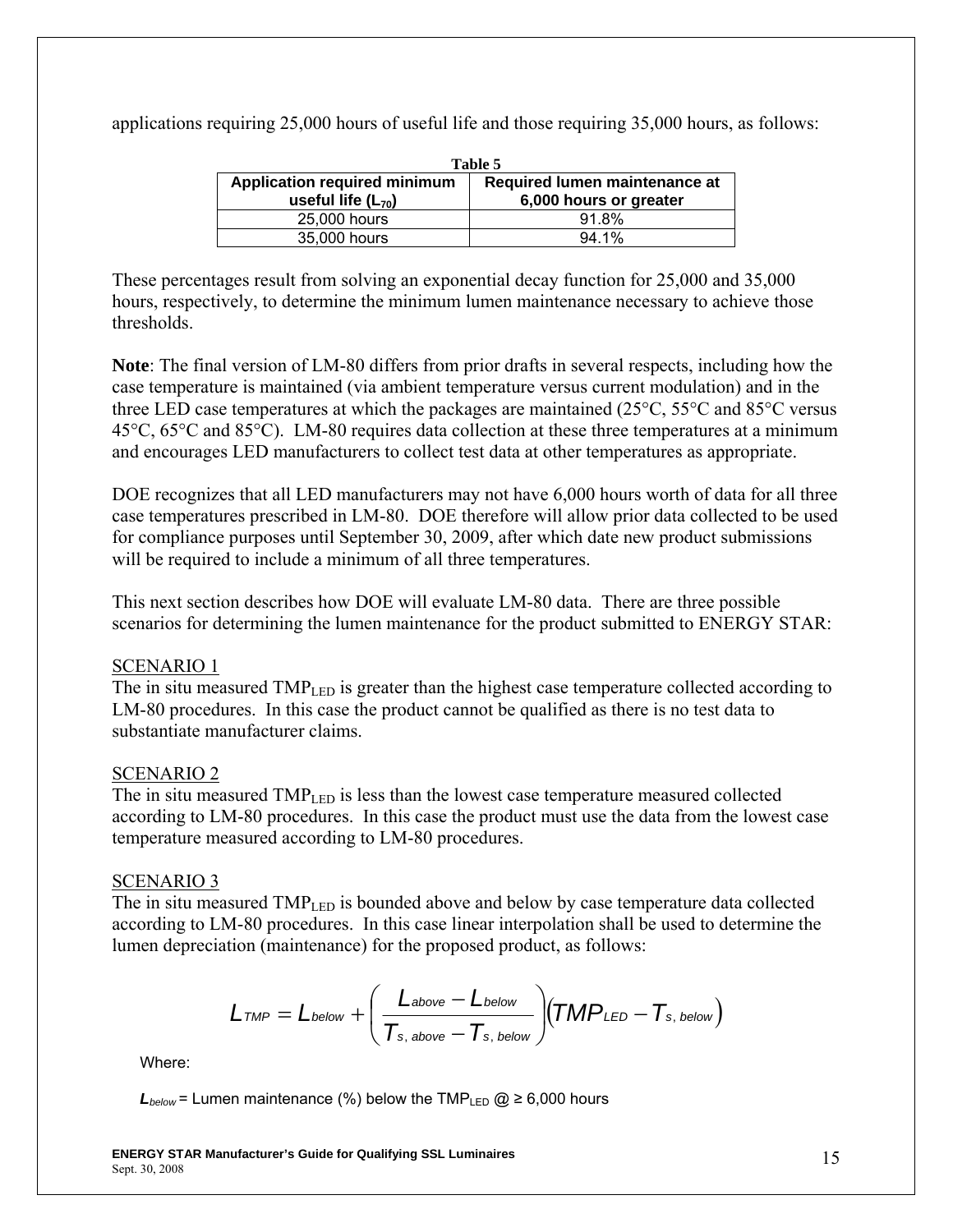$L_{above}$  = Lumen maintenance (%) above the TMP<sub>LED</sub>  $\omega \geq 6,000$  hours  $T_{s, below}$  = LM-80 case temperature (°C) below the TMP<sub>LED</sub>  $T_{s, above} = LM-80$  case temperature (°C) above the  $TMP_{LED}$ *TMPLED* = In situ measured TMP of the hottest LED within the luminaire *L<sub>TMP</sub>* = Calculated lumen maintenance of the hottest in situ LED within the luminaire

# **EXAMPLE:**

In situ measured TMP (TMP<sub>LED</sub>) =  $67^{\circ}$ C

|              | Case Temperature |                |                |
|--------------|------------------|----------------|----------------|
| Time (hours) | $25^{\circ}$ C   | $55^{\circ}$ C | $85^{\circ}$ C |
|              | 100%             | 100%           | 100%           |
|              |                  |                |                |
| 6,000        |                  | 95%            |                |

LED Manufacturer LM-80 test data for XYZ Package

Applying the equation above:

$$
L_{\text{TMP}} = 95 + \left(\frac{90 - 95}{85 - 55}\right)(67 - 55)
$$

$$
\therefore \, L_{\text{TMP}} = 93.0\%
$$

#### *Component Performance "Passing" Threshold*

The luminaire **PASSES** the Component Performance Lumen Depreciation requirements if:

- 1. The LM-80 test report for the package, array or module demonstrates lumen maintenance of  $\geq$  91.8% for a projected L<sub>70</sub> of 25,000 hours (indoor residential) or  $\geq$  94.1% for a projected  $L_{70}$  of 35,000 hours (outdoor residential and all commercial) at the in situ temperature measured at the  $\text{TMP}_{\text{LED}}$ .
- 2. The drive current measured in the fixture is less than or equal to the drive current specified in the LM-80 test report.

#### *Submittal requirement*

Applicant submits the following information to ENERGY STAR:

- 1. LM-80 test report (data table and chart) showing relative light output over time at various case temperatures  $(t_c)$  and at a drive current greater than or equal to the measured current of the LED package, array or module used in the luminaire.
- 2. In situ temperature measurement test report with the measured temperature of the hottest  $LED (TMP<sub>LED</sub>).$
- 3. Diagram/picture of the  $TMP_{LED}$  location with an arrow indicating the thermocouple attachment point.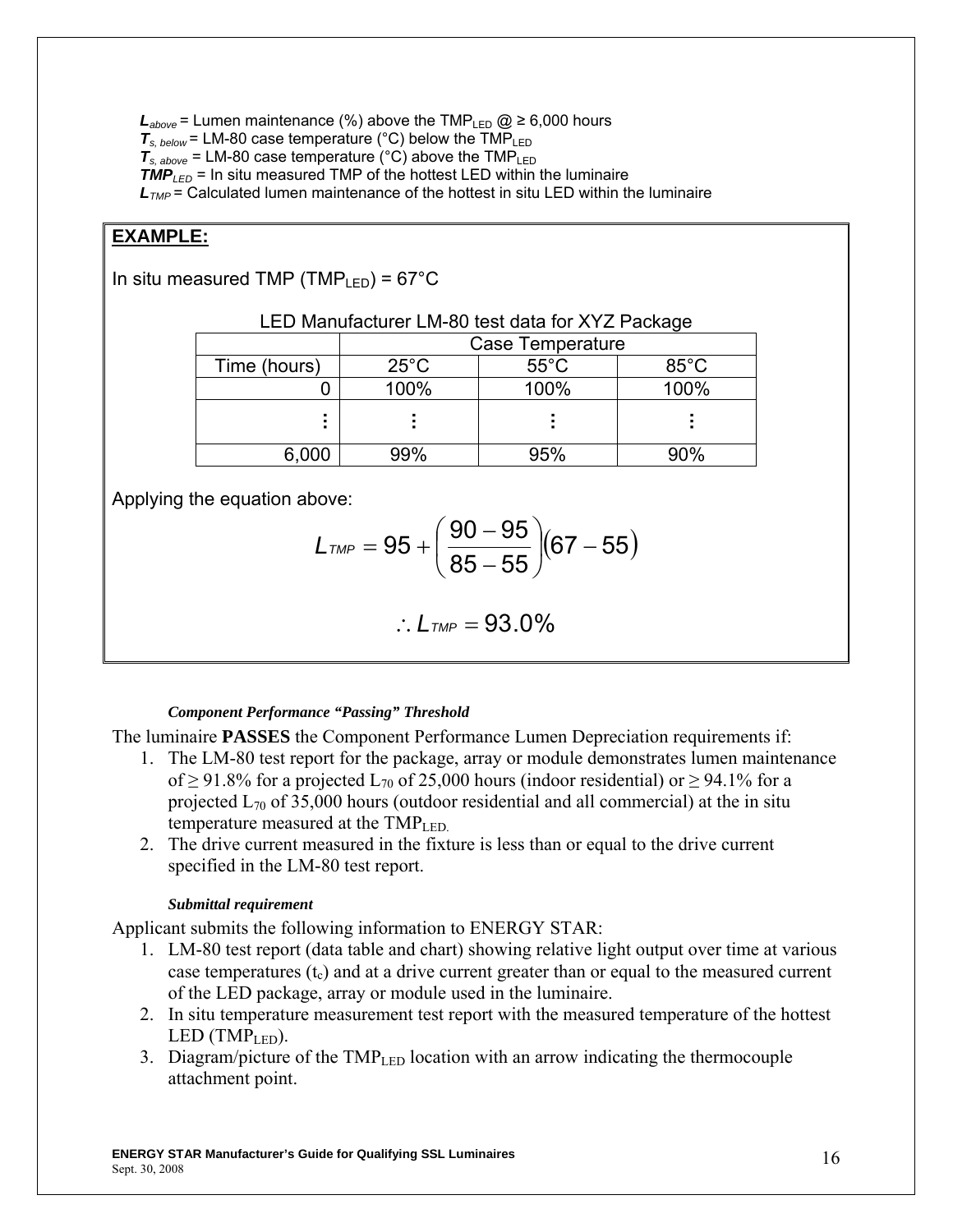NOTE: If more than one type of LED is used in a luminaire, an LM-80 test report and the above described ISTMT and interpolation procedures must be applied to each type of LED used in the luminaire.

### **OPTION 2: Luminaire Performance**

The Luminaire Performance option allows the applicant to show compliance with the lumen depreciation requirement by demonstrating the light output from the luminaire at  $\geq 6,000$  hours yields  $\geq$  91.8% lumen maintenance for a projected L<sub>70</sub> of 25,000 hours (indoor residential) or  $\geq$ 94.1% lumen maintenance for a projected  $L_{70}$  of 35,000 hours (outdoor residential and all commercial).

#### *Luminaire Performance "Passing" Threshold*

The luminaire **PASSES** the Lumen Depreciation requirements if:

- 1. Based on the LM-79 test report, light output determined at  $> 6,000$  hours divided by the light output at 0 hours multiplied by 100 yields  $\geq$  91.8% lumen maintenance for a projected  $L_{70}$  of 25,000 hours (indoor residential) or  $\geq$  94.1% lumen maintenance for a projected  $L_{70}$  of 35,000 hours (outdoor residential and all commercial).
- 2. The luminaire must be operated continuously in the appropriate UL 1598/153 environment except when it is removed to perform the LM-79 light output tests.

#### *Submittal requirement*

Applicant submits the following information to ENERGY STAR:

- 1. LM-79 test report at 0 hours
- 2. LM-79 test report at  $\geq 6,000$  hours

### Power Supply Qualification

Power supplies integrated with the LED package(s), array(s) or module(s), or enclosed within the fixture shall be tested in situ under steady-state operating conditions, with power supply case temperature measured at the designated TMP<sub>PS</sub>. The luminaire passes power supply requirements if the measured temperature at the  $TMP_{PS}$  is less than or equal to the warranted temperature specified by the power supply manufacturer.

### **Power Supply "Passing" Threshold**

The power supply **PASSES** if:

1. The power supply measured in situ at the  $TMP_{PS}$  is less than the power supply manufacturer's three year minimum warranted temperature.

#### **Submittal requirement**

Applicant submits the following information to ENERGY STAR:

- 1. ANSI/UL1598/153 Test Report with the measured temperature from the TMP<sub>PS</sub>.
- 2. Diagram/picture of the TMP<sub>PS</sub> location (if not permanently marked on the circuit board or power supply case) with an arrow indicating the thermocouple attachment point.
- 3. Warranty from the driver manufacturer indicating the maximum power supply case temperature for which a minimum three year warranty is offered.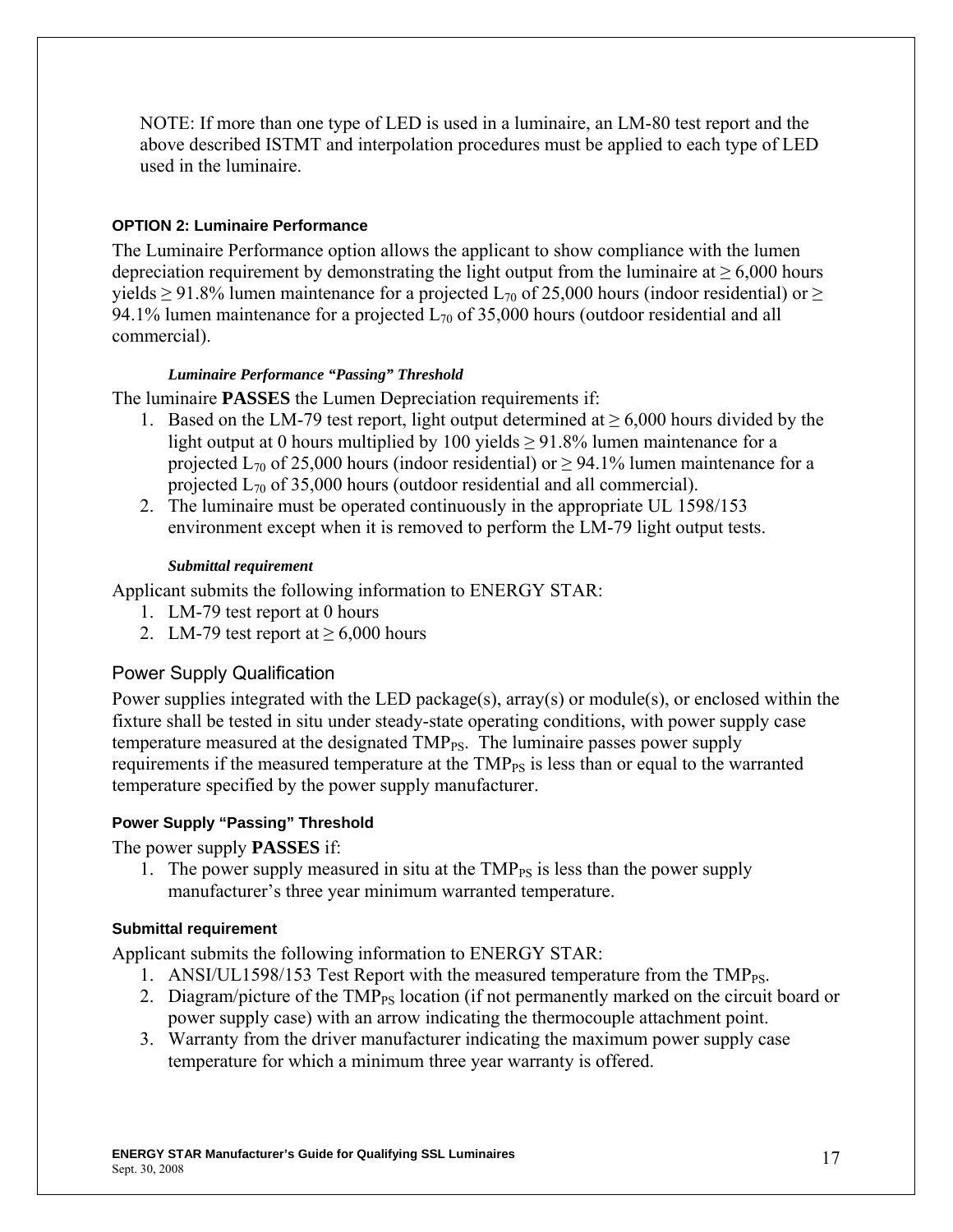# **Attachment A**

# **Product Groups**

Luminaires are often available in multiple variations and options. For example, the same basic fixture may be available with different shades, diffusers, trim, reflectors, mountings, and/or sizes. To avoid the need to test all product variations in the ENERGY STAR SSL program, DOE allows for qualification of product groups. Allowable variations within a qualified group may be a function of:

- Component substitution: where components of a single version of a luminaire may be substituted in the manufacturing process based on component availability, cost, etc., while not substantively affecting product performance.
- Product variations: where multiple versions of a luminaire are based on the same LED platform (i.e., LED module(s)/array(s) and driver), deliver similar function and performance, but vary in physical structure and appearance; and/or

ENERGY STAR partners may self-define product groups consisting of a collection of products sharing similar features, and submit a single luminaire from the group for testing. DOE will verify the applicant's grouping rationale and—if the submitted product passes testing—will extend the ENERGY STAR qualification to the entire product group. Continued group qualification will be contingent on successful follow-up testing under DOE's quality assurance (QA) program, as described in the ENERGY STAR Program Requirements for SSL Luminaires (ver. 1.0).

# LED Platform

All luminaires in a product group must share the same type of LED platform. The LED platform consists of an LED package, array or module with integrated thermal management (e.g., heat sinking), and a power supply (driver), assembled and operated to produce a specified quantity and quality of light. Substitution of platform components is allowed, provided that it does not significantly alter light output or color properties.

Substitute power supplies must provide the same input power as that used in the tested product, and may not exceed the drive current specified in LM-80 testing for the associated LED module(s)/array(s). Substitution of LED package, array or modules is allowed, subject to the light quantity and quality restrictions described above. Further, the package, array or module must be tested according to LM-80 and demonstrate the required lumen depreciation  $(L_{70})$ characteristics.

Consistent LED platform performance is critical to group qualification, as any luminaire in the group is subject to follow-up QA testing and must demonstrate the following:

- Total luminous flux  $\geq$  original qualifying luminaire;
- Zonal lumen density: still complies with requirements for the lighting application;
- Luminaire efficacy > original qualifying luminaire;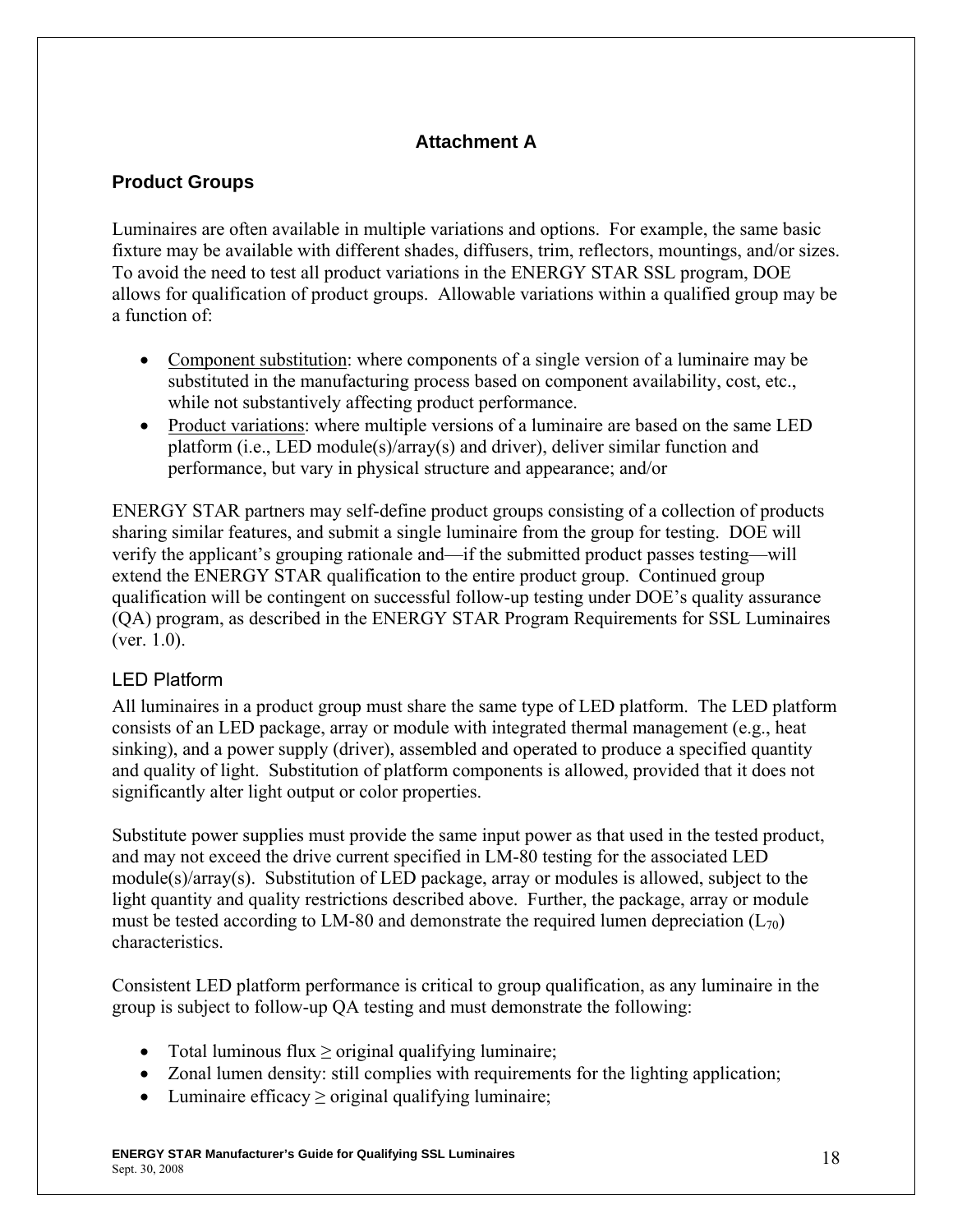- CCT: still complies with requirements for the lighting application;
- CRI: still complies with requirements for the lighting application;
- Steady state package, array or module temperature measurement point (TMP<sub>LED</sub>)  $\leq$ temperature at which the associated LM-80 test report indicates the product meets the  $L_{70}$ life requirements; and
- Power supply temperature measurement point ( $\text{TMP}_{PS}$ ) temperature  $\leq$  manufacturer warranted maximum.

## Component Substitution

Multiple luminaires qualified under a single application may incorporate LED packages, arrays or modules and power supplies from more than one manufacturer, but the substituted components and resulting LED platform must produce the same quantity and quality of light as the LED platform used in the qualifying luminaire. Further, all LED package, array or module substitution components must comply separately with ENERGY STAR lumen depreciation qualification requirements.

## Additional Requirements

For manufacturers seeking to qualify product groups on the basis of tests on a single product, DOE requires partners to submit for qualification the luminaire likely to be the lowestperforming (relative to ENERGY STAR requirements) luminaire within a group. Selecting the lowest performing luminaire within a group is the responsibility of the manufacturer. Successful qualification of the lowest-performing version will help ensure that other luminaires in the group will meet or exceed ENERGY STAR requirements, pass any subsequent QA testing, and maintain qualification status for the product grouping. Product groups may not span more than one of the lighting applications contained in Category A, e.g., individual porch lights and walkway lights may not be combined into a single product group.

Applicants are reminded that thermal management is a key element of LED luminaire performance, and that heat must be removed from the package, array or module —by conduction or convection—to maintain required light output, efficacy and color quality. For this reason, DOE will not allow significant variations in luminaire housings and chassis within product groupings that are likely to affect thermal performance because material and design changes can alter the LED thermal pathway and diminish lighting performance.

However, product variations, including housing and chassis variations that do not significantly degrade the thermal performance of products are allowed. For example, outdoor wall-mounted porch lights within a product group could include a coach lantern with metal mullions, or an opaque glass cylinder with a top shade—while sharing the same LED platform and internal mounting hardware. Similarly, outdoor pathway lights with the same LED platform and similar basic structure may be offered in a range of ornamental shapes and embellishments.

Limited variations of luminaire housings within product groups are allowed for ENERGY STAR qualification. Applicants self-define their product groups, and should explain their rationale for each product group proposed, including selection of the version submitted for testing. DOE will